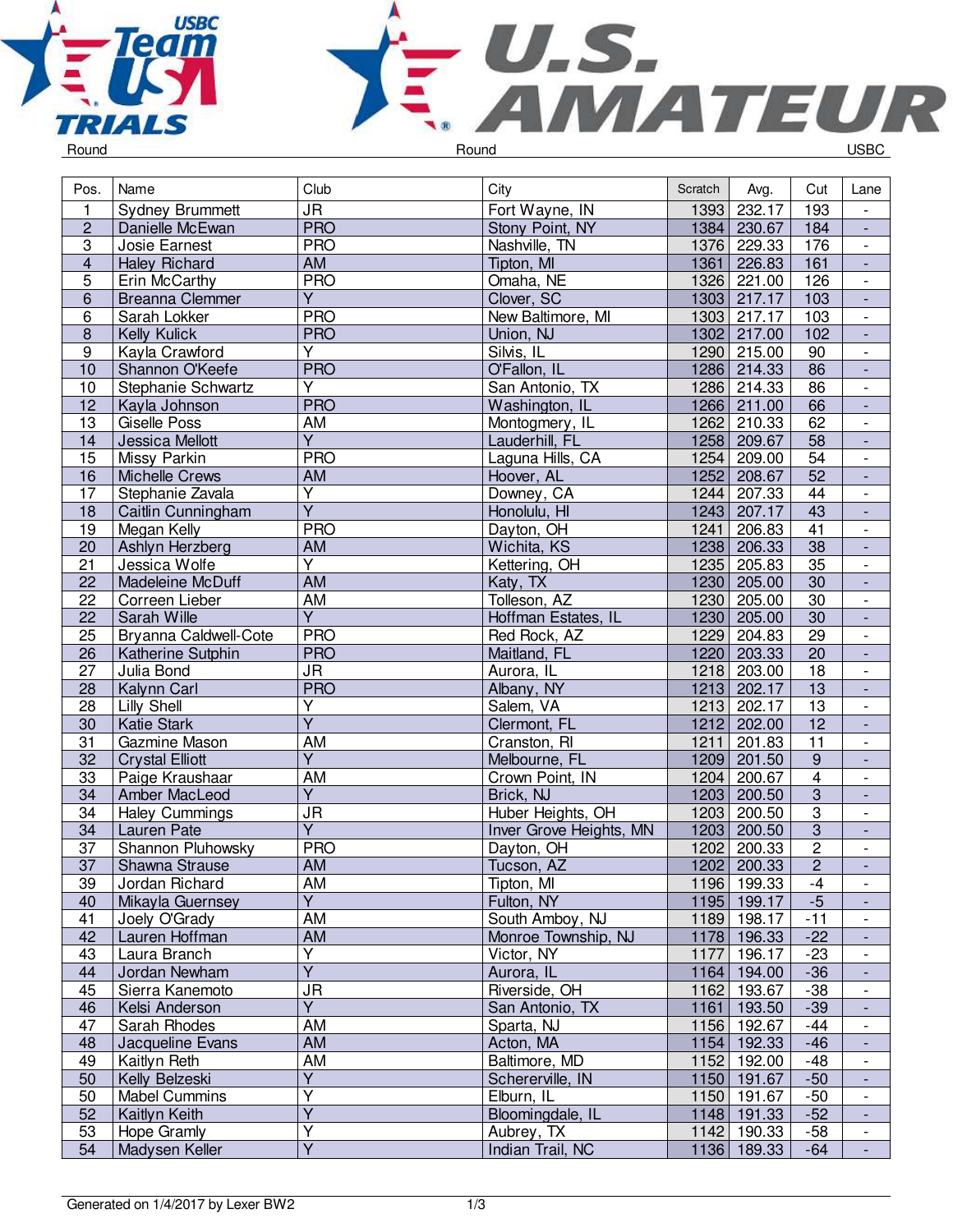



| Pos.            | Name                          | Club                    | City                               | Scratch      | Avg.                | Cut              | Lane                                       |
|-----------------|-------------------------------|-------------------------|------------------------------------|--------------|---------------------|------------------|--------------------------------------------|
| 54              | Leah Glazer                   | $\overline{\mathsf{Y}}$ | Henderson, NV                      | 1136         | 189.33              | $-64$            | $\frac{1}{2}$                              |
| 56              | <b>Brooke Carroll</b>         | <b>AM</b>               | Scottsdale, AZ                     |              | 1128 188.00         | $-72$            | $\overline{\phantom{a}}$                   |
| 56              | <b>Ashley Rucker</b>          | <b>PRO</b>              | Bartlesvile, OK                    | 1128         | 188.00              | $-72$            | $\overline{\phantom{a}}$                   |
| 58              | Karsyn Lukosius               | $\overline{Y}$          | Brick, NJ                          | 1127         | 187.83              | $-73$            | $\blacksquare$                             |
| 59              | Rebecca Gotterbarn            | $\overline{Y}$          | Garden City, NY                    | 1121         | 186.83              | $-79$            | $\overline{\phantom{a}}$                   |
| 60              | Maranda Pattison              | $\overline{\mathsf{Y}}$ | Redwood Valley, CA                 | 1111         | 185.17              | $-89$            | ÷,                                         |
| 61              | <b>Taylor Sturm</b>           | $\overline{\mathsf{Y}}$ | Massillon, OH                      | 1109         | 184.83              | $-91$            | $\overline{\phantom{a}}$                   |
| 62              | Erica Schneider               | <b>AM</b>               | Smithtown, NY                      |              | 1103 183.83         | $-97$            | $\Box$                                     |
| 63              | <b>Adel Wahner</b>            | $\overline{\mathsf{Y}}$ | Las Cruces, NM                     | 1101         | 183.50              | $-99$            | $\overline{\phantom{a}}$                   |
| 64              | Cayla Hicks                   | $\overline{\mathsf{Y}}$ | Salem, VA                          |              | 1098 183.00         | $-102$           | ÷,                                         |
| 65              | <b>Brigitte Jacobs</b>        | Υ                       | Freeport, IL                       | 1097         | 182.83              | $-103$           | $\overline{\phantom{a}}$                   |
| 66              | Angelica Anthony              | $\overline{\mathsf{Y}}$ | Converse, TX                       |              | 1096 182.67         | $-104$           | $\overline{\phantom{a}}$                   |
| 67              | Kayla Ovesny                  | $\overline{\mathsf{Y}}$ | Norman, OK                         | 1094         | 182.33              | $-106$           | $\overline{\phantom{a}}$                   |
| 68              | Sierra Lewis                  | $\overline{Y}$          | Scottsboro, AL                     | 1093         | 182.17              | $-107$           |                                            |
| 69              | Samantha Gainor               | $\overline{\mathsf{Y}}$ | Chesterfield Township, MI          | 1091         | 181.83              | $-109$           | $\overline{\phantom{a}}$                   |
| 70              | Hannah Forton                 | $\overline{Y}$          | Macomb, MI                         | 1090         | 181.67              | $-110$           | ÷,                                         |
| 71              | Amy Caruso                    | $\overline{\mathsf{Y}}$ | Dayton, NJ                         | 1087         | 181.17              | $-113$           | $\overline{\phantom{a}}$                   |
| $\overline{72}$ | Danielle Jedlicki             | $\overline{\mathsf{Y}}$ | M. Borro, TN                       | 1086         | 181.00              | $-114$           | $\Box$                                     |
| $\overline{73}$ | Leea Haworth                  | <b>AM</b>               | Tumwater, WA                       | 1085         | 180.83              | $-115$           | $\overline{\phantom{a}}$                   |
| 74              | Miranda Rodriguez             | $\overline{Y}$          | Loves Park, IL                     |              | 1083 180.50         | $-117$           | ÷,                                         |
| 75              | Dakotah Hazlewood             | $\overline{\mathsf{Y}}$ | Capron, IL                         | 1082         | 180.33              | $-118$           | $\overline{\phantom{a}}$                   |
| 75              | Janet Hill                    | <b>AM</b>               | Euclid, OH                         |              | 1082 180.33         | $-118$           | $\overline{\phantom{a}}$                   |
| $\overline{77}$ | <b>Ashley Dunn</b>            | $\overline{\mathsf{Y}}$ | Palmdale, CA                       | 1076         | 179.33              | $-124$           | $\overline{\phantom{a}}$                   |
| $77\,$          | Jacqueline Rhoda              | $\overline{Y}$          | Portage, IN                        | 1076         | 179.33              | $-124$           | $\overline{\phantom{a}}$                   |
| 79              | Rakia Jenkins                 | <b>AM</b>               | Smyrna, DE                         | 1074         | 179.00              | $-126$           | $\overline{\phantom{a}}$                   |
| 80              | Leanne Vastbinder             | $\overline{\mathsf{Y}}$ | Winter Park, FL                    | 1071         | 178.50              | $-129$           | $\Box$                                     |
| 81              |                               | Y                       |                                    | 1069         |                     | $-131$           |                                            |
| 82              | Cassidy Courey<br>Kasey Eaton | $\overline{Y}$          | Brooklyn Center, MN<br>Wyoming, MI | 1067         | 178.17<br>177.83    | $-133$           | $\overline{\phantom{a}}$<br>$\blacksquare$ |
| 83              |                               | $\overline{\mathsf{Y}}$ | Greenville, TX                     | 1066         | 177.67              | $-134$           | $\overline{\phantom{a}}$                   |
|                 | Taryn Gray                    | $\overline{Y}$          | Saltillo, MS                       |              | 176.83              |                  | ÷,                                         |
| 84              | <b>Taylor Russell</b>         | $\overline{\mathsf{Y}}$ |                                    | 1061<br>1048 | $\overline{174.67}$ | $-139$<br>$-152$ |                                            |
| 85              | Savannah Carr                 |                         | Buckeye, AZ                        |              |                     |                  | $\overline{\phantom{a}}$                   |
| 85              | <b>Ashly Galante</b>          | <b>PRO</b><br>Υ         | Palm Harbor, FL                    | 1048         | 174.67              | $-152$           | $\overline{\phantom{a}}$                   |
| 87              | Megan Eaglehouse              | $\overline{Y}$          | Cibolo, TX                         | 1046         | 174.33              | $-154$           | $\overline{\phantom{a}}$                   |
| 87              | Brynna Madison                |                         | Lincoln, NE                        | 1046         | 174.33              | $-154$           | $\overline{\phantom{a}}$                   |
| 89              | Anna Groce                    | AM<br>$\overline{Y}$    | Kernersville, NC                   | 1044         | 174.00              | $-156$           | $\blacksquare$                             |
| 90              | <b>Madison Bailey</b>         |                         | Rocklin, CA                        | 1041         | 173.50              | $-159$           | ÷,                                         |
| 91              | Danielle August               | Y                       | Milinlani, HI                      | 1036         | 172.67              | $-164$           | $\overline{\phantom{a}}$                   |
| $\overline{92}$ | Melissa Sleda                 | $\overline{\mathsf{Y}}$ | Applegate, MI                      |              | 1023 170.50         | $-177$           |                                            |
| 93              | Mia Singletary                | Υ                       | San Francisco, CA                  |              | 1002 167.00         | $-198$           | $\overline{\phantom{0}}$                   |
| 94              | <b>Madison McCall</b>         | Y                       | North Myrtle Beach, SC             |              | 995 165.83          | $-205$           | $\overline{\phantom{a}}$                   |
| 95              | Michaela Kelly                | Υ                       | Bettendorf, IA                     |              | 990 165.00          | $-210$           | $\overline{\phantom{a}}$                   |
| 96              | April McDonnell               | Y                       | North Las Vegas, NV                |              | 986 164.33          | $-214$           |                                            |
| 97              | Lori Petty                    | AM                      | Anchorage, AK                      |              | 984 164.00          | $-216$           | $\overline{\phantom{0}}$                   |
| 98              | Bryanna Leyen                 | $\overline{Y}$          | Perry Hall, MD                     |              | 982 163.67          | $-218$           |                                            |
| 99              | Lara Kurt                     | Y                       | Leland, NC                         |              | 973 162.17          | $-227$           | $\overline{\phantom{a}}$                   |
| 99              | Saige Yamada                  | $\overline{\mathsf{Y}}$ | Kaneohe, HI                        |              | 973 162.17          | $-227$           |                                            |
| 101             | Danyn Terry                   | Υ                       | Coarsegold, CA                     | 970          | 161.67              | $-230$           |                                            |
| 102             | Amanda Naujokas               | $\overline{Y}$          | Lake Ronkonkoma, NY                |              | 966 161.00          | $-234$           | ÷,                                         |
| 103             | <b>Brittany Kolatzny</b>      | AM                      | San Diego, CA                      | 965          | 160.83              | $-235$           | $\overline{\phantom{a}}$                   |
| 104             | Marina Stever                 | AM                      | Mesa, AZ                           | 962          | 160.33              | $-238$           | $\overline{\phantom{a}}$                   |
| 105             | Kristen Young                 | AM                      | Clinton Township, MI               | 945          | 157.50              | $-255$           | $\overline{\phantom{a}}$                   |
| 106             | Rachel Strogin                | Y                       | Mentor, OH                         |              | 927 154.50          | $-273$           | $\overline{\phantom{a}}$                   |
| 107             | Randi Speiler                 | AM                      | Bodfish, CA                        |              | 926 154.33          | $-274$           | $\overline{\phantom{a}}$                   |
| 108             | Morgan Peacha                 | $\overline{Y}$          | Henderson, NV                      | 917          | 152.83              | $-283$           | $\blacksquare$                             |